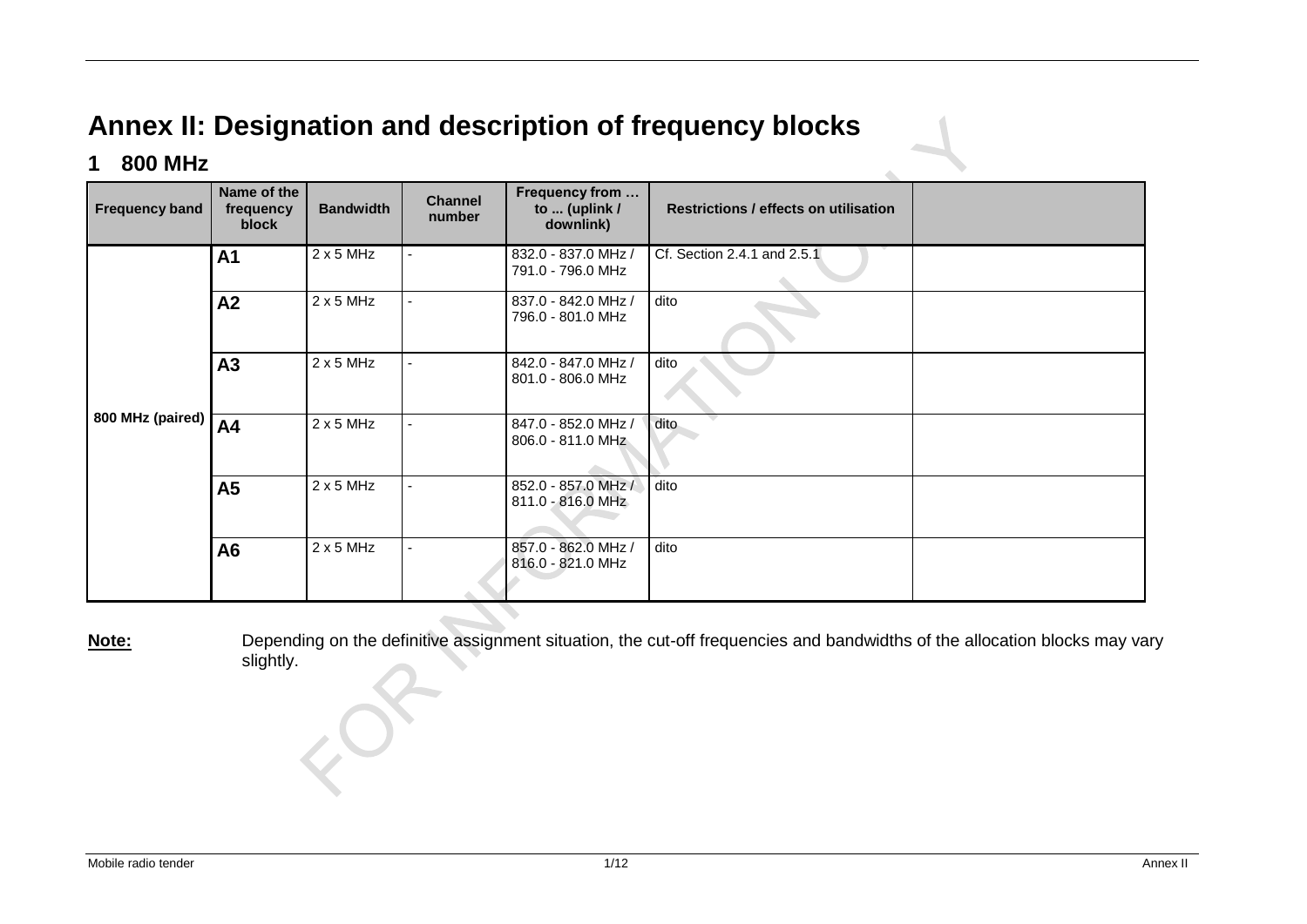# **2 900 MHz**

| <b>Frequency</b><br>band | Name of<br>frequency<br>block | <b>Bandwidth</b> | <b>Channel num-</b><br>ber | Frequency from  to<br>(uplink / downlink)  | <b>Restrictions / effects on</b><br>utilisation                                             | <b>Comments</b>                                                                  | <b>Number of preferential</b><br>frequencies for Switzer-<br>land |
|--------------------------|-------------------------------|------------------|----------------------------|--------------------------------------------|---------------------------------------------------------------------------------------------|----------------------------------------------------------------------------------|-------------------------------------------------------------------|
| 900 MHz<br>(paired)      | <b>B1</b>                     | $2 \times 5$ MHz | 975 - 999                  | 880.1 - 885.1 MHz /<br>925.1 - 930.1 MHz   | Cf. Section 2.3.2 and<br>2.5.2                                                              | Protection of GSM-R. The<br>highest GSM channel is the<br>guard channel for GSM. | F-12, F/D-8, D-13, D/A-8,<br>A-13, A/L-8, Ita-0                   |
|                          | <b>B2</b>                     | $2 \times 5$ MHz | 1000 - 1024 (0)            | 885.1 - 890.1 MHz /<br>930.1 - 935.1 MHz   | Cf. Section 2.5.2                                                                           | The highest GSM channel is<br>the guard channel for GSM.                         | F-13, F/D-8, D-10, D/A-8,<br>A-12, A/L-8, Ita-0                   |
|                          | <b>B3</b>                     | $2 \times 5$ MHz | $1 - 25$                   | 890.1 - 895.1 MHz /<br>935.1 - 940.1 MHz   | Cf. Section 2.5.2                                                                           | The highest GSM channel is<br>the guard channel for GSM.                         | F-10, F/D-10, D-24, D/A-<br>12, A-12, A/L-12, Ita-18              |
|                          | <b>B4</b>                     | $2 \times 5$ MHz | $26 - 50$                  | 895.1 - 900.1 MHz /<br>940.1 - 945.1 MHz   | Cf. Section 2.5.2                                                                           | The highest GSM channel is<br>the guard channel for GSM.                         | F-8, F/D-0, D-0, D/A-12,<br>A-24, A/L-12, Ita-2                   |
|                          | <b>B5</b>                     | $2 \times 5$ MHz | $51 - 75$                  | 900.1 - 905.1 MHz /<br>945.1 - 950.1 MHz   | Cf. Section 2.5.2                                                                           | The highest GSM channel is<br>the guard channel for GSM.                         | F-24, F/D-9, D-0, D/A-0,<br>A-0, A/L-0, Ita-12                    |
|                          | <b>B6</b>                     | $2 \times 5$ MHz | 76 - 100                   | 905.1 - 910.1 MHz /<br>950.1 - 955.1 MHz   | Cf. Section 2.5.2                                                                           | The highest GSM channel is<br>the guard channel for GSM.                         | F-18, F/D-18, D-12, D/A-0,<br>A-0, A/L-0, Ita-21                  |
|                          | <b>B7</b>                     | 2 x 4.8 MHz      | $101 - 124$                | $910.1 - 914.9$ MHz /<br>955.1 - 959.9 MHz | UMTS signal may slightly<br>overlap assigned band-<br>width, Cf. Section 2.3.2<br>and 2.5.2 | Protection of DME                                                                | F-0, F/D-2, D-24, D/A-16,<br>A-24, A/L-16, Ita-6                  |

**Notes:** Depending on the definitive assignment situation, the cut-off frequencies and bandwidths of the allocation blocks may vary slightly.

GSM guard channels between adjacent frequency blocks are dispensed with.

Each of the existing licensees Swisscom (Schweiz) AG, Sunrise Communications AG and Orange Network SA will, if it acquires frequencies within the framework of this award procedure, be granted a transition period concerning the previously used frequencies in the 900 MHz band beyond the date of expiry of the existing licence of 31.12.2013. This lasts a maximum of one year for Switzerland excluding the regions of Basel and Geneva and a maximum of two years for the regions of Basel and Geneva. A new licensee may make full use of the frequency blocks in the 900 MHz band awarded within the framework of this award only from 1.1.2015 and from 1.1.2016 in the regions of Basel and Geneva.

.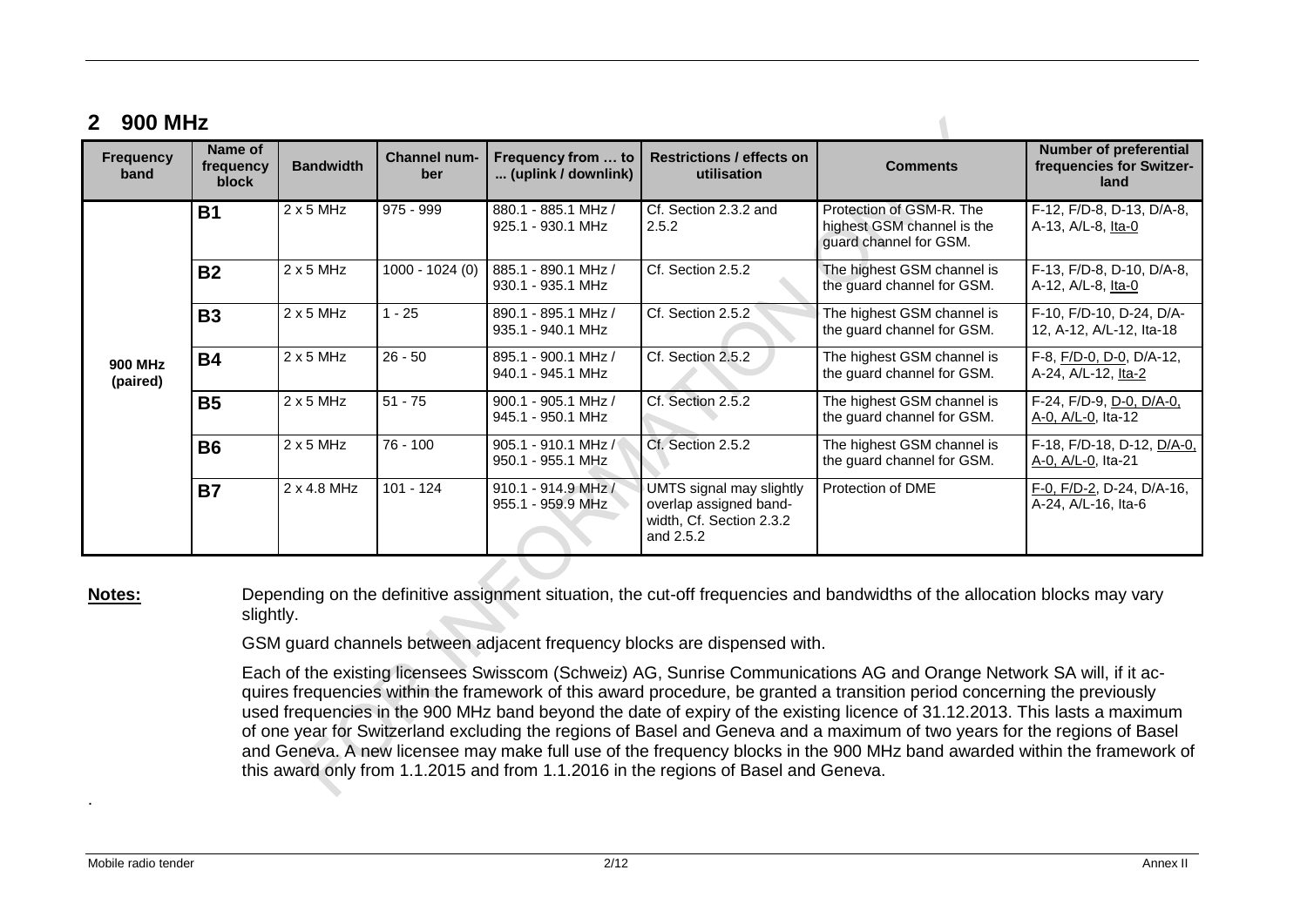| <b>Frequency</b><br>band               | Name of<br>frequency<br>block | <b>Bandwidth</b> | Channel num-<br>ber | Frequency from  to<br>(uplink / downlink)    | <b>Restrictions / effects on</b><br>utilisation | <b>Comments</b>                                         | <b>Number of preferential</b><br>frequencies for Switzer-<br>land |
|----------------------------------------|-------------------------------|------------------|---------------------|----------------------------------------------|-------------------------------------------------|---------------------------------------------------------|-------------------------------------------------------------------|
|                                        | C/D1                          | $2 \times 5$ MHz | $512 - 536$         | 1710.1 - 1715.1 MHz /<br>1805.1 - 1810.1 MHz | Cf. Section 2.5.2                               | The highest GSM channel is<br>the guard channel for GSM | F-0, F/D-0, D-13, D/A-0,<br>A-0, A/L-0, Ita-13                    |
| <b>1800 MHz</b>                        | C/D2                          | $2 \times 5$ MHz | $537 - 561$         | 1715.1 - 1720.1 MHz /<br>1810.1 - 1815.1 MHz | Cf. Section 2.5.2                               | The highest GSM channel is<br>the guard channel for GSM | F-11, F/D-4, D-5, D/A-4,<br>A-11, A/L-4, Ita-4                    |
| (paired)<br>block 1                    | C/D3                          | $2 \times 5$ MHz | $562 - 586$         | 1720.1 - 1725.1 MHz /<br>1815.1 - 1820.1 MHz | Cf. Section 2.5.2                               | The highest GSM channel is<br>the guard channel for GSM | F-24, F/D-24, D-24, D/A-<br>24, A-24, A/L-24, Ita-24              |
|                                        | C/D4                          | $2 \times 5$ MHz | $587 - 611$         | 1725.1 - 1730.1 MHz<br>1820.1 - 1825.1 MHz   | Cf. Section 2.5.2                               | The highest GSM channel is<br>the guard channel for GSM | F-14, F/D-7, D-14, D/A-7,<br>A-7, A/L-7, Ita-14                   |
|                                        | C/D5                          | $2 \times 5$ MHz | $612 - 636$         | 1730.1 - 1735.1 MHz<br>1825.1 - 1830.1 MHz   | Cf. Section 2.5.2                               | The highest GSM channel is<br>the guard channel for GSM | F-11, F/D-5, D-5, D/A-5,<br>A-18, A/L-5, Ita-5                    |
|                                        | C/D6                          | $2 \times 5$ MHz | 637-661             | 1735.1 - 1740.1 MHz /<br>1830.1 - 1835.1 MHz | Cf. Section 2.5.2                               | The highest GSM channel is<br>the guard channel for GSM | F-24, F/D-24, D-24, D/A-<br>24, A-24, A/L-24, Ita-0               |
|                                        | C/D7                          | $2x5$ MHz        | 662-686             | 1740.1 - 1745.1 MHz /<br>1835.1 - 1840.1 MHz | Cf. Section 2.5.2                               | The highest GSM channel is<br>the guard channel for GSM | F-0, F/D-0, D-7, D/A-0, A-<br>0, A/L-0, Ita-24                    |
| <b>1800 MHz</b><br>(paired)<br>block 2 | C/D8                          | $2x5$ MHz        | 687 - 711           | 1745.1 - 1750.1 MHz<br>1840.1 - 1845.1 MHz   | Cf. Section 2.5.2                               | The highest GSM channel is<br>the guard channel for GSM | F-11, F/D-0, D-0, D/A-0,<br>A-11, A/L-0, Ita-14                   |
|                                        | C/D9                          | $2 \times 5$ MHz | 712 - 736           | 1750.1 - 1755.1 MHz /<br>1845.1 - 1850.1 MHz | Cf. Section 2.5.2                               | The highest GSM channel is<br>the guard channel for GSM | F-24, F/D-17, D-24, D/A-<br>17, A-24, A/L-17, Ita-0               |
|                                        | C/D10                         | $2 \times 5$ MHz | 737 - 761           | 1755.1 - 1760.1 MHz<br>1850.1 - 1855.1 MHz   | Cf. Section 2.5.2                               | The highest GSM channel is<br>the guard channel for GSM | $F-0$ , $F/D-0$ , D-5, $D/A-0$ , A-<br>0, A/L-0, Ita-23           |

ECT.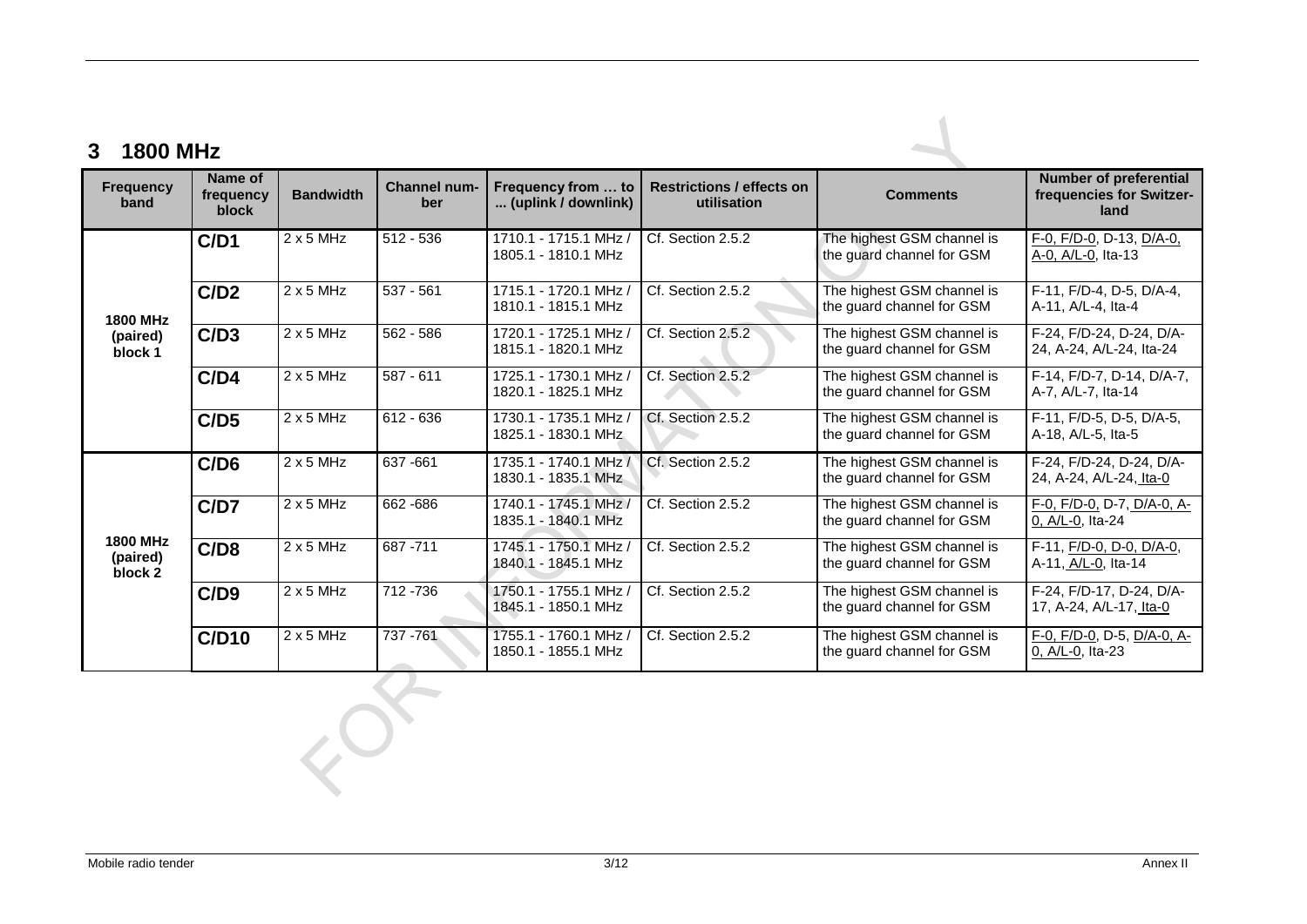| <b>Frequency</b><br>band               | Name of<br>frequency<br>block | <b>Bandwidth</b> | <b>Channel num-</b><br>ber | Frequency from  to<br>(uplink / downlink)    | <b>Restrictions / effects on</b><br>utilisation                                | <b>Comments</b>                                                                                                            | <b>Number of preferential</b><br>frequencies for Switzer-<br>land |
|----------------------------------------|-------------------------------|------------------|----------------------------|----------------------------------------------|--------------------------------------------------------------------------------|----------------------------------------------------------------------------------------------------------------------------|-------------------------------------------------------------------|
|                                        | C/D11                         | $2 \times 5$ MHz | 762 - 786                  | 1760.1 - 1765.1 MHz /<br>1855.1 - 1860.1 MHz | Cf. Section 2.5.2                                                              | The highest GSM channel is F-5, F/D-0, D-0, D/A-0, A-<br>the guard channel for GSM.                                        | 5, A/L-0, Ita-0                                                   |
|                                        | C/D12                         | $2 \times 5$ MHz | 787-811                    | 1765.1 - 1770.1 MHz /<br>1860.1 - 1865.1 MHz | Cf. Section 2.5.2                                                              | The highest GSM channel is<br>the guard channel for GSM.<br>For category C channel 797-                                    | F-24, F/D-18, D-24, D/A-<br>18, A-24, A/L-18, Ita-24. /           |
|                                        |                               |                  |                            |                                              |                                                                                | 811 available from start of li-<br>cense until 31.12.2013                                                                  |                                                                   |
|                                        | C/D13                         | $2 \times 5$ MHz | 812-836                    | 1770.1 - 1775.1 MHz /<br>1865.1 - 1870.1 MHz | Cf. Section 2.5.2                                                              | The highest GSM channel is $F-1$ , $F/D-0$ , D-13, $D/A-0$ ,<br>the guard channel for GSM.                                 | A-1, A/L-0, Ita-13.                                               |
| <b>1800 MHz</b><br>(paired)<br>block 3 |                               |                  |                            |                                              |                                                                                | For category C channel 812-<br>836 available from start of li-<br>cense until 31.12.2013                                   |                                                                   |
|                                        | C/D14                         | $2 \times 5$ MHz | 837 - 861                  | 1775.1 - 1780.1 MHz /<br>1870.1 - 1875.1 MHz | Cf. Section 2.5.2                                                              | The highest GSM channel is F-5, F/D-0, D-0, D/A-0, A-<br>the guard channel for GSM.                                        | 5, A/L-0, Ita-0                                                   |
|                                        |                               |                  |                            |                                              |                                                                                | For category C channel 837-<br>839 available from start of li-<br>cense until 31.12.2013                                   |                                                                   |
|                                        | C/D15                         | 2 x 4.8 MHz      | $862 - 885$                | 1780.1 - 1784.9 MHz /<br>1875.1 - 1879.9 MHz | UMTS signal may slightly<br>overlap assigned band-<br>width, Cf. Section 2.3.2 | No BCCH in the top 2 MHz to F-24, F/D-24, D-24, D/A-<br>protect DECT, "minor" restric-   24, A-24, A/L-24, Ita-24<br>tions |                                                                   |

### **Notes:**

Depending on the definitive assignment situation, the cut-off frequencies and bandwidths of the allocation blocks may vary slightly.

GSM guard channels between adjacent frequency blocks are dispensed with.

For the period from the award of the licence to 31.12.2013 the winner of category C will get assigned 8.6 MHz bandwidth out of blocks C/D12 to C/D14 (channels 797 – 839, 1767.1-1775.7 paired with 1862.1- 1870.7 MHz) [preferential frequencies: F-16, F/D-8, D-28, D/A-8, A-16, A/L-8, Ita-28].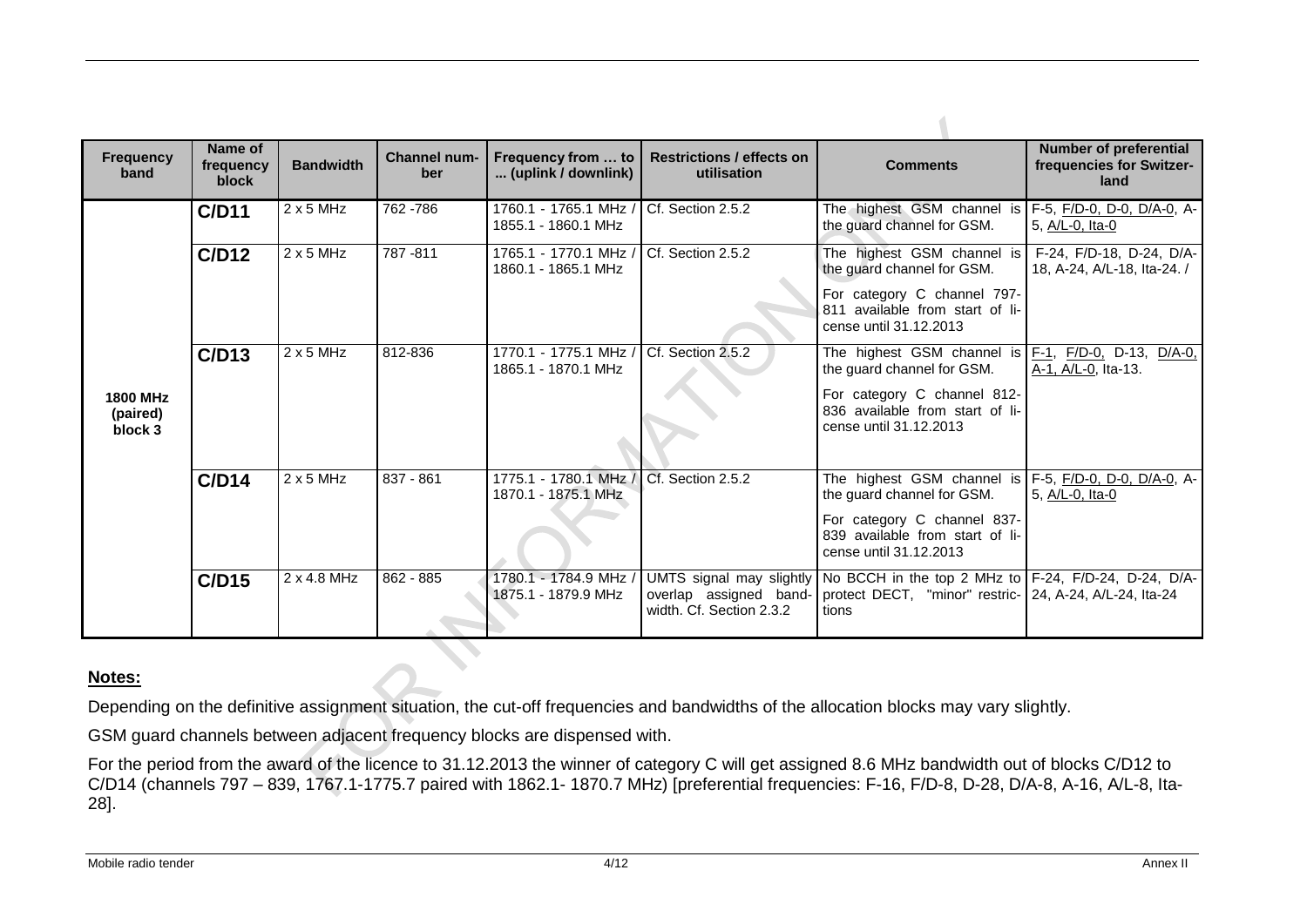From 1.1.2014 to 31.12.2028 the 15 blocks named C/D determine the concrete blocks of abstract categories C and D. For the assignment stage the winner of category C is entitled to get awarded 2 blocks out of C/D.

The allocation of the category C may therefore not contain the same frequencies for the total licence term.

Each of the existing licensees Swisscom (Schweiz) AG, Sunrise Communications AG, Orange Network SA and in&phone SA will, if it acquires frequencies within the framework of this award procedure, be granted a transition period concerning the previously used frequencies in the 1800 MHz band beyond the date of expiry of the existing licence of 31.12.2013. This lasts a maximum of one year for Switzerland excluding the regions of Basel and Geneva and a maximum of two years for the regions of Basel and Geneva.

With the exception of Category C, a new licensee may make full use of the frequency blocks in the 1800 MHz band awarded within the framework of this award only from 1.1.2015 and from 1.1.2016 in the regions of Basel and Geneva.

Mobile radio tender **5/12 Annex II** Annex II Annex II Annex II Annex II Annex II Annex II Annex II Annex II Annex II

.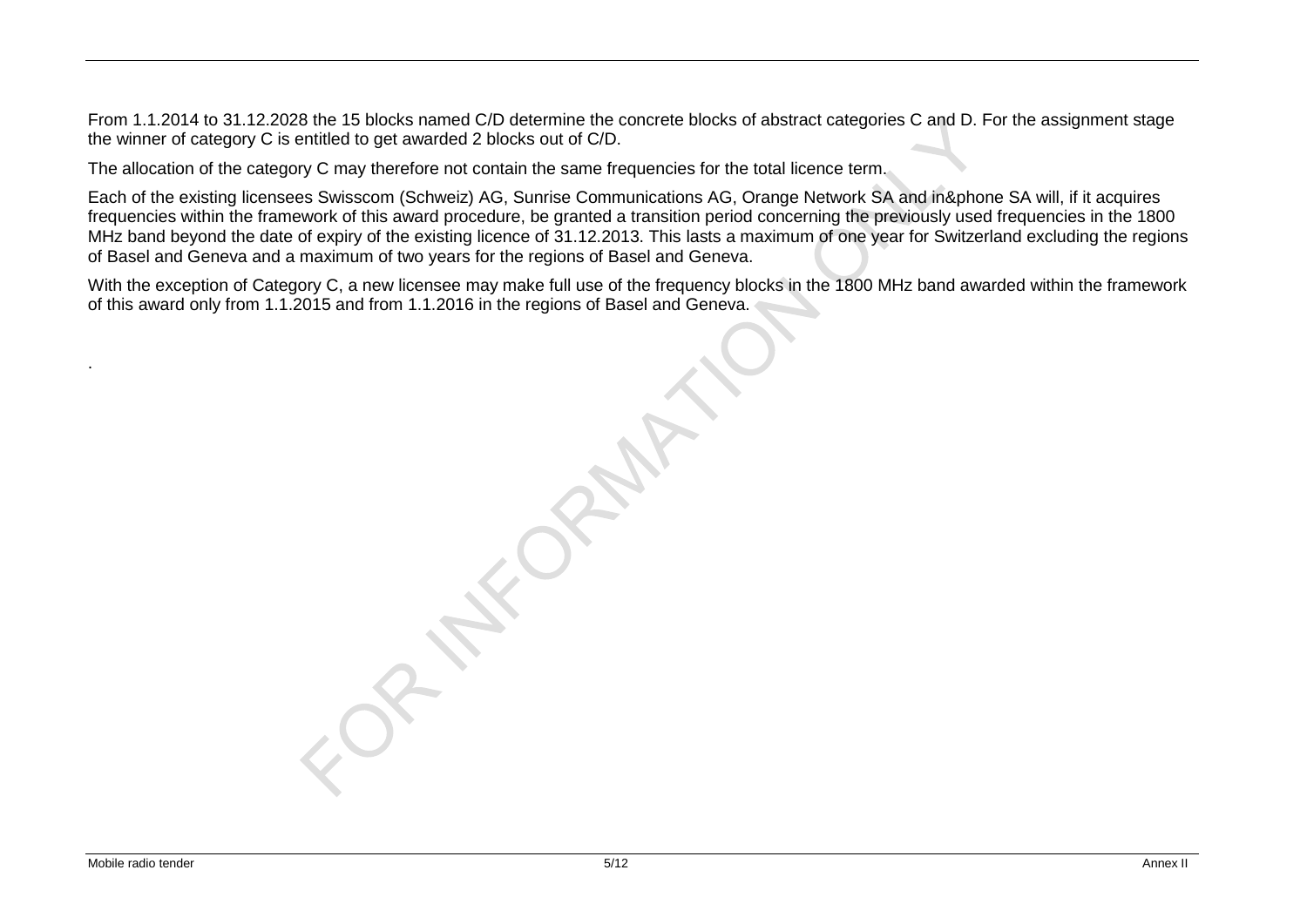## **4 2100 MHz TDD (1900 MHz band)**

| <b>Frequency band</b>    | Name of<br>frequency<br>block | <b>Bandwidth</b> | <b>Channel number</b> | Frequency from  to<br>(uplink / downlink) | <b>Restrictions / effects on</b><br>utilisation                     | <b>Comments</b>                                                                                                         |
|--------------------------|-------------------------------|------------------|-----------------------|-------------------------------------------|---------------------------------------------------------------------|-------------------------------------------------------------------------------------------------------------------------|
| 1900 MHz (un-<br>paired) | E/F1                          | $1 \times 5$ MHz | 9501 - 9525           | 1900.1 - 1905.1 MHz                       | Transmission power max.<br>+43dBm coordinated, cf.<br>Section 2.3.3 | Illegal operation of imported DECT devices<br>with incorrect frequencies may cause inter-<br>ference. Cf. Section 2.4.2 |
|                          | E/F2                          | $1 \times 5$ MHz | 9526 - 9550           | 1905.1 - 1910.1 MHz                       | Transmission power max.<br>+30dBm coordinated, cf.<br>Section 2.3.3 | Illegal operation of imported DECT devices<br>with incorrect frequencies may cause inter-<br>ference. Cf. Section 2.4.2 |
|                          | E/F3                          | $1 \times 5$ MHz | 9551 - 9575           | 1910.1 - 1915.1 MHz                       | Transmission power max.<br>+20dBm coordinated, cf.<br>Section 2.3.3 | Illegal operation of imported DECT devices<br>with incorrect frequencies may cause inter-<br>ference, Cf. Section 2.4.2 |
|                          | E/F4                          | $1 \times 5$ MHz | 9576 - 9600           | 1915.1 - 1920.1 MHz                       | Transmission power max.<br>+20dBm coordinated, cf.<br>Section 2.3.3 | Illegal operation of imported DECT devices<br>with incorrect frequencies may cause inter-<br>ference. Cf. Section 2.4.2 |

### **Notes:**

For the period from the award of the licence to 31.12.2016 the winner of category E will get assigned block E/F1.

From 1.1.2017 to 31.12.2028 the 4 blocks named E/F determine the concrete blocks of abstract categories E and F. For the assignment stage the winner of category E is entitled to get awarded 1 block out of E/F.

The allocation of the category E may not contain the same frequencies during the total license term.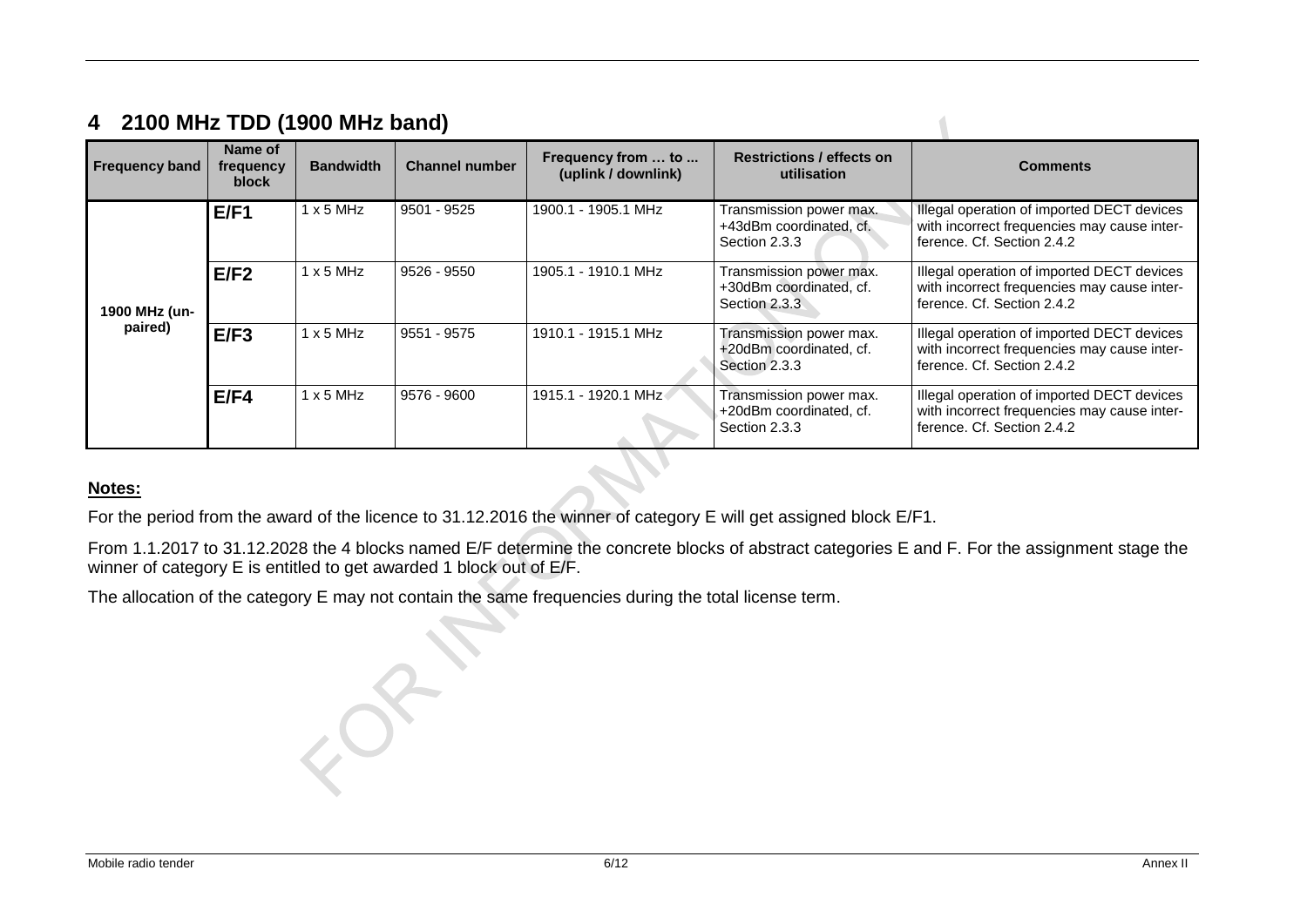# **5 2100 MHz FDD**

| <b>Frequency band</b> | <b>Name of</b><br>frequency<br>block | <b>Bandwidth</b> | <b>Channel number</b> | Frequency from  to<br>(uplink / downlink)    | <b>Restrictions / effects on</b><br>utilisation | <b>Comments</b>                                                                                                                          |
|-----------------------|--------------------------------------|------------------|-----------------------|----------------------------------------------|-------------------------------------------------|------------------------------------------------------------------------------------------------------------------------------------------|
|                       | G/H1                                 | $2 \times 5$ MHz | 10553 - 10577         | 1920.5 - 1925.5 MHz /<br>2110.5 - 2115.5 MHz |                                                 | Illegal operation of imported DECT devices<br>with incorrect frequencies may cause inter-<br>ference to base stations. Cf. Section 2.4.2 |
|                       | G/H2                                 | 2 x 4.8 MHz      | 10578 - 10601         | 1925.5 - 1930.3 MHz /<br>2115.5 - 2120.3 MHz |                                                 | Illegal operation of imported DECT devices<br>with incorrect frequencies may cause inter-<br>ference to base stations. Cf. Section 2.4.2 |
|                       | G/H3                                 | $2 \times 5$ MHz | 10602 - 10626         | 1930.3 - 1935.3 MHz /<br>2120.3 - 2125.3 MHz |                                                 |                                                                                                                                          |
|                       | G/H4                                 | $2 \times 5$ MHz | 10627 - 10651         | 1935.3 - 1940.3 MHz /<br>2125.3 - 2130.3 MHz |                                                 |                                                                                                                                          |
|                       | G/H5                                 | 2 x 4.8 MHz      | 10652 - 10675         | 1940.3 - 1945.1 MHz /<br>2130.3 - 2135.1 MHz |                                                 |                                                                                                                                          |
| 2100 MHz (paired)     | G/H6                                 | $2 \times 5$ MHz | 10676 - 10700         | 1945.1 - 1950.1 MHz /<br>2135.1 - 2140.1 MHz |                                                 |                                                                                                                                          |
|                       | G/H7                                 | $2 \times 5$ MHz | 10701 - 10725         | 1950.1 - 1955.1 MHz /<br>2140.1 - 2145.1 MHz |                                                 |                                                                                                                                          |
|                       | G/H8                                 | 2 x 4.8 MHz      | 10726 - 10749         | 1955.1 - 1959.9 MHz /<br>2145.1 - 2149.9 MHz |                                                 |                                                                                                                                          |
|                       | G/H9                                 | $2 \times 5$ MHz | 10750 - 10774         | 1959.9 - 1964.9 MHz /<br>2149.9 - 2154.9 MHz |                                                 |                                                                                                                                          |
|                       | G/H10                                | $2 \times 5$ MHz | 10775 - 10799         | 1964.9 - 1969.9 MHz /<br>2154.9 - 2159.9 MHz |                                                 |                                                                                                                                          |
|                       | <b>G/H11</b>                         | 2 x 4.8 MHz      | 10800 - 10823         | 1969.9 - 1974.7 MHz /<br>2159.9 - 2164.7 MHz |                                                 |                                                                                                                                          |
|                       | G/H12                                | $2 \times 5$ MHz | 10824 - 10848         | 1974.7 - 1979.7 MHz /<br>2164.7 - 2169.7 MHz |                                                 |                                                                                                                                          |

 $\sqrt{2}$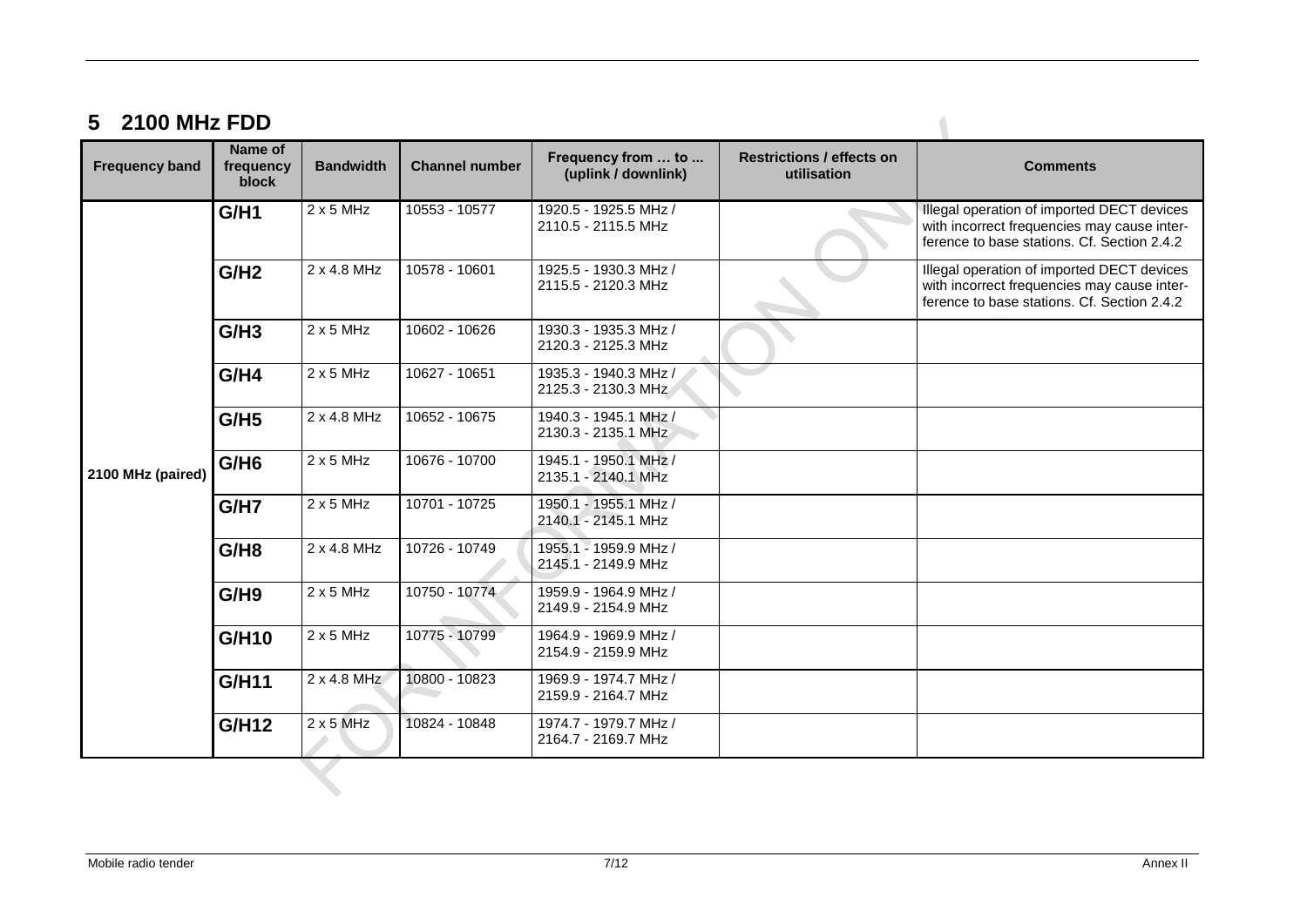#### **Notes:**

For the period from the award of the licence to 31.12.2016 the winners of category G blocks will bid for blocks G/H10, G/H11 and G/H12 in the assignment stage.

From 1.1.2017 to 31.12.2028 the 12 blocks named G/H determine the concrete blocks of abstract categories G and H.

The allocation of the category G may not contain the same frequencies during the total license term.

Depending on the definitive assignment situation, the cut-off frequencies and bandwidths of the allocation blocks may vary slightly. If G/H2, G/H5, G/H8 or G/H11 are allocated alone and not contiguous, these will be widened to 5 MHz to the detriment of the largest allocation (2 or more contiguous blocks) of other operators. This means that the largest allocation of another operator will accordingly be reduced by 0.2 or 0.4 MHz.

Coordinated means that the frequency blocks are allocated contiguously to one operator or the respective operators coordinate the use of these.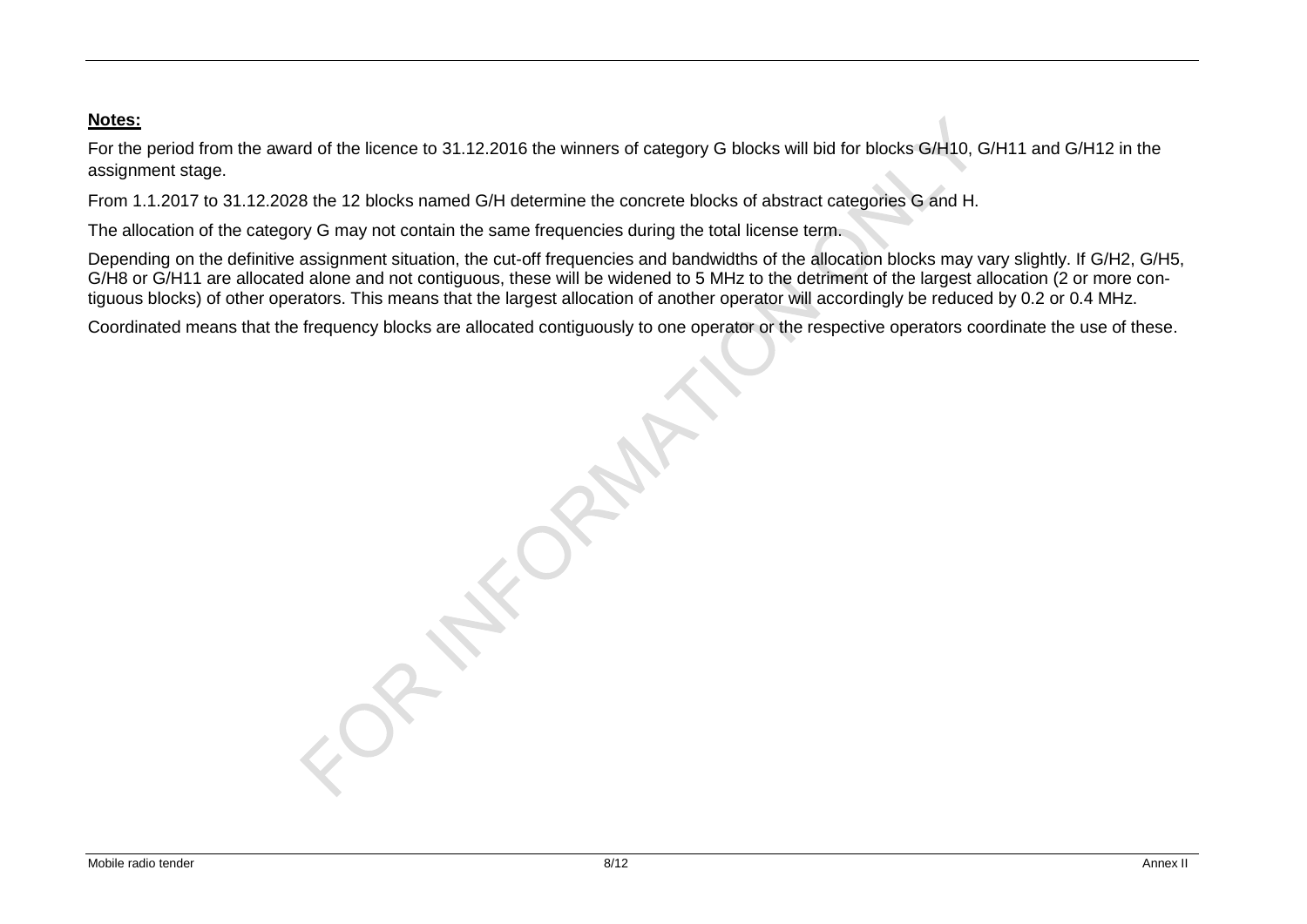# **6 2600 MHz TDD**

| <b>Frequency band</b>    | Name of<br>frequency<br>block | <b>Bandwidth</b> | <b>Channel number</b> | Frequency from  to<br>(uplink / downlink) | Restrictions / effects on utili-<br>sation                                                                                                                             | <b>Comments</b>                                                                                                                                                                        |
|--------------------------|-------------------------------|------------------|-----------------------|-------------------------------------------|------------------------------------------------------------------------------------------------------------------------------------------------------------------------|----------------------------------------------------------------------------------------------------------------------------------------------------------------------------------------|
| 2600 MHz (un-<br>paired) | J <sub>1</sub>                | 1 x 15 MHz       |                       | 2570.0 - 2585.0 MHz                       | Allocation of the adjacent fre-<br>quency block and adjacent FDD<br>Uplink. For the lowest 5 MHz<br>max. transmission power<br>+25dBm imperative. Cf. Section<br>2.3.4 |                                                                                                                                                                                        |
|                          | J <sub>2</sub>                | 1 x 15 MHz       |                       | 2585.0 - 2600.0 MHz                       | Allocation of the adjacent fre-<br>quency blocks. For the lowest 5<br>MHz max. transmission power<br>+25dBm uncoordinated. Cf.<br>Section 2.3.4                        | Restriction lifted if coordinated.                                                                                                                                                     |
|                          | J3                            | 1 x 15 MHz       |                       | 2600.0 - 2615.0 MHz                       | Allocation of the adjacent fre-<br>quency block. For the lowest 5<br>MHz max. transmission power<br>+25dBm uncoordinated. Cf.<br>Section 2.3.4                         | Restriction lifted if coordinated.                                                                                                                                                     |
|                          |                               | $1 \times 5$ MHz |                       | 2615.0 - 2620.0 MHz                       | Guard band between frequency<br>blocks J3 and I1 Cf. Section<br>2.3.4                                                                                                  | If frequency blocks J3 and I1 are allocated<br>to the same operator, this range will also be<br>allocated to this operator. Utilisation is re-<br>stricted due to system requirements. |

 $\blacksquare$ 

 $\overline{Q}$ 

 $\mathcal{L}_{\mathcal{O}}$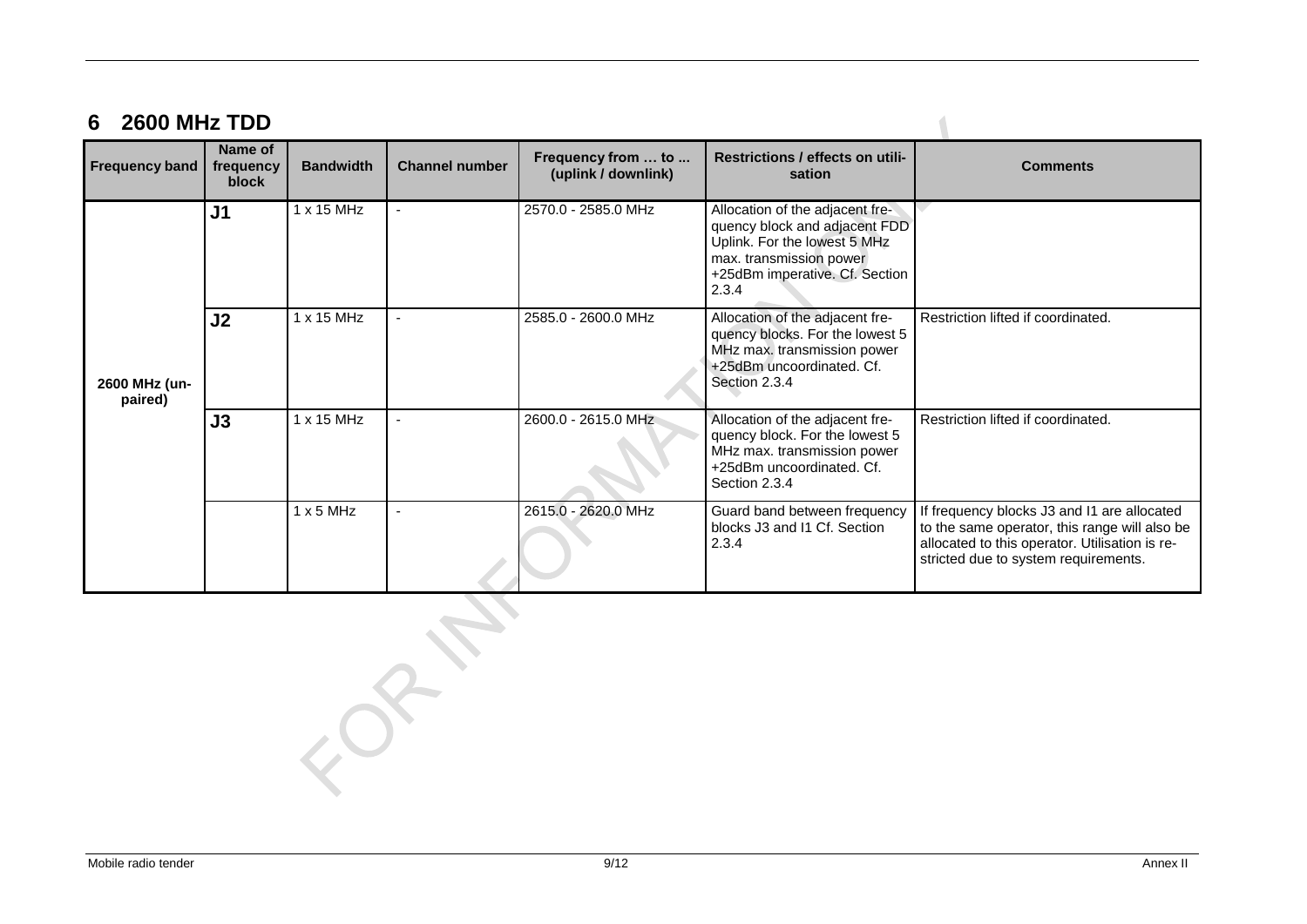## **7 2600 MHz FDD**

| <b>Frequency band</b> | Name of<br>frequency<br>block | <b>Bandwidth</b> | <b>Channel number</b>    | Frequency from  to<br>(uplink / downlink)    | Restrictions / effects on utili-<br>sation | <b>Comments</b>                                        |
|-----------------------|-------------------------------|------------------|--------------------------|----------------------------------------------|--------------------------------------------|--------------------------------------------------------|
|                       | $\mathsf{I}$                  | $2 \times 5$ MHz | $\blacksquare$           | 2500.0 - 2505.0 MHz /<br>2620.0 - 2625.0 MHz |                                            |                                                        |
|                       | 12                            | $2 \times 5$ MHz |                          | 2505.0 - 2510.0 MHz /<br>2625.0 - 2630.0 MHz |                                            |                                                        |
|                       | 13                            | $2 \times 5$ MHz |                          | 2510.0 - 2515.0 MHz /<br>2630.0 - 2635.0 MHz |                                            |                                                        |
|                       | $\overline{14}$               | 2x5MHz           | $\mathbf{r}$             | 2515.0 - 2520.0 MHz /<br>2635.0 - 2640.0 MHz |                                            |                                                        |
|                       | 15                            | $2 \times 5$ MHz | $\mathbf{r}$             | 2520.0 - 2525.0 MHz /<br>2640.0 - 2645.0 MHz |                                            |                                                        |
|                       | 6                             | $2 \times 5$ MHz | $\blacksquare$           | 2525.0 - 2530.0 MHz /<br>2645.0 - 2650.0 MHz |                                            |                                                        |
| <b>2600 MHz</b>       | $\overline{17}$               | $2 \times 5$ MHz | $\blacksquare$           | 2530.0 - 2535.0 MH /<br>2650.0 - 2655.0 MHz  |                                            |                                                        |
| (paired)              | $\overline{18}$               | $2 \times 5$ MHz |                          | 2535.0 - 2540.0 MHz /<br>2655.0 - 2660.0 MHz |                                            |                                                        |
|                       | 9                             | 2x5MHz           | $\mathbf{r}$             | 2540.0 - 2545.0 MHz /<br>2660.0 - 2665.0 MHz |                                            |                                                        |
|                       | 110                           | $2 \times 5$ MHz |                          | 2545.0 - 2550.0 MHz /<br>2665.0 - 2670.0 MHz |                                            |                                                        |
|                       | 111                           | $2 \times 5$ MHz |                          | 2550.0 - 2555.0 MHz /<br>2670.0 - 2675.0 MHz |                                            |                                                        |
|                       | 112                           | $2 \times 5$ MHz | $\blacksquare$           | 2555.0 - 2560.0 MHz /<br>2675.0 - 2680.0 MHz |                                            |                                                        |
|                       | 113                           | $2 \times 5$ MHz |                          | 2560.0 - 2565.0 MHz /<br>2680.0 - 2685.0 MHz | Cf. Section 2.4.3                          | Local effect due to radar installations possi-<br>ble. |
|                       | 114                           | $2 \times 5$ MHz | $\overline{\phantom{a}}$ | 2565.0 - 2570.0 MHz /<br>2685.0 - 2690.0 MHz | Cf. Section 2.4.3                          | Local effect due to radar installations possi-<br>ble. |

 $\sqrt{2}$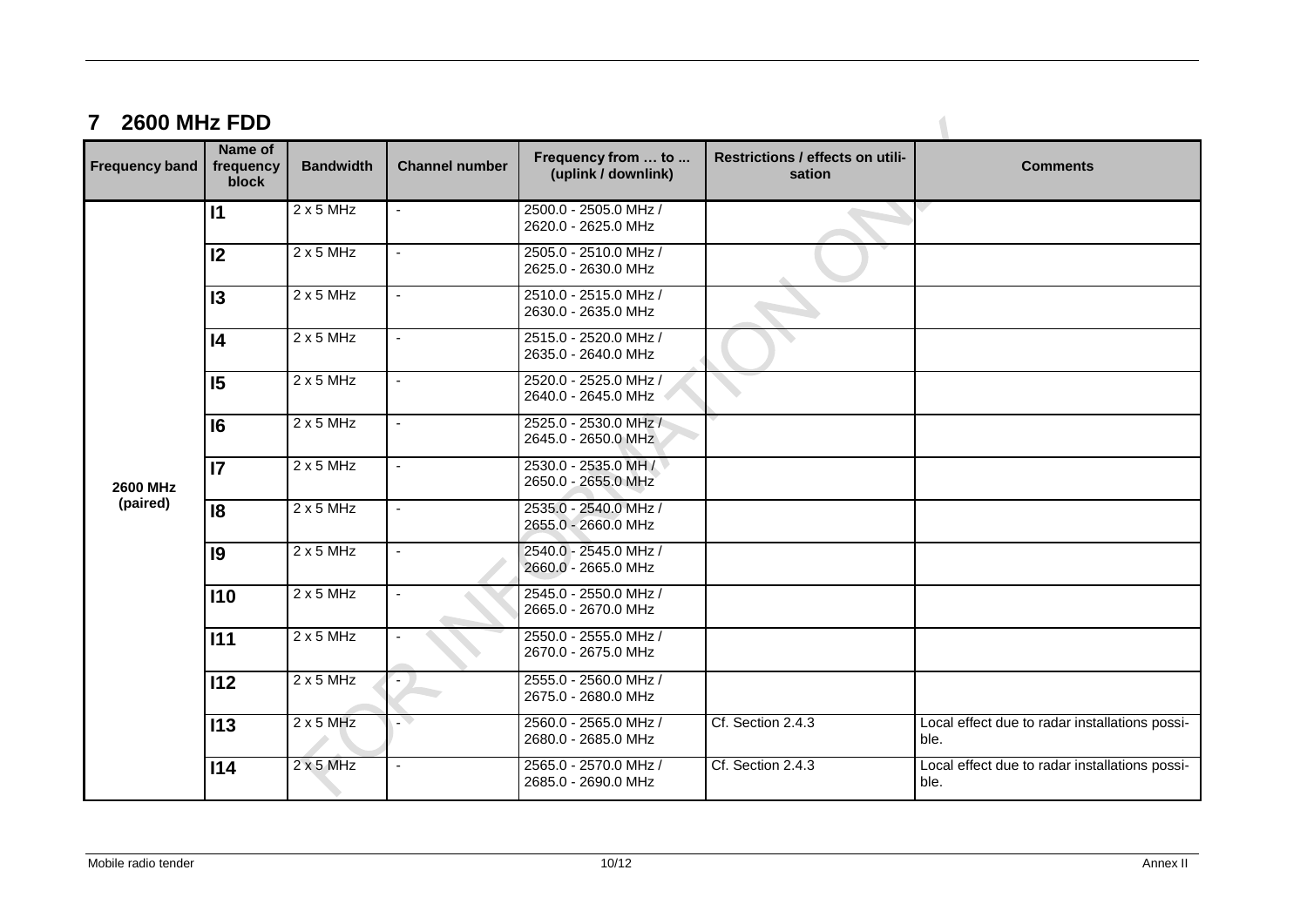**Notes:** Depending on the definitive assignment situation, the cut-off frequencies and bandwidths of the allocation blocks may vary slightly.

> Coordinated means that the frequency blocks are allocated contiguously to one operator or the respective operators coordinate the use of these frequencies with each other.